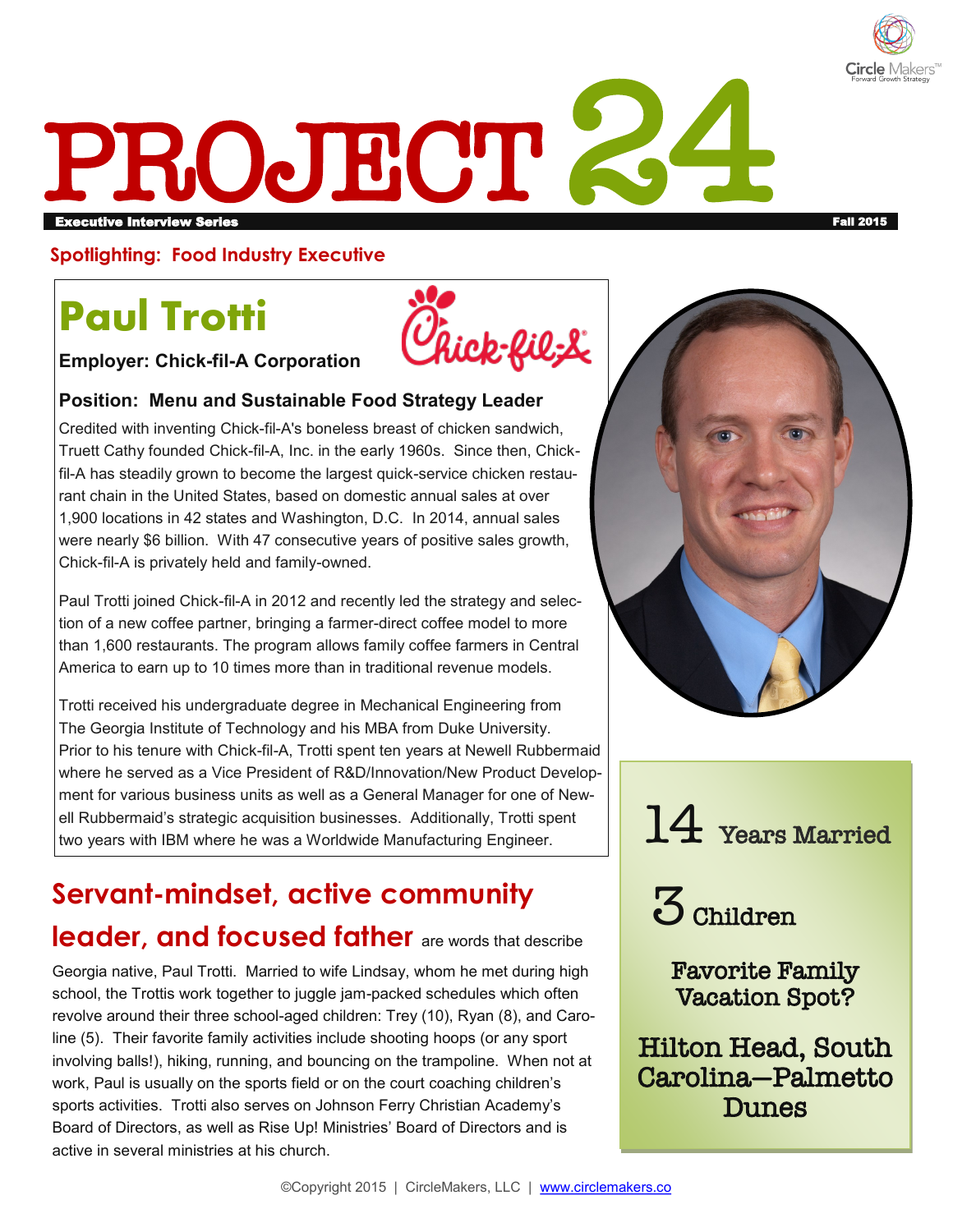

#### **Trotti named as one of Atlanta Business Chronicle's Top 40 Under 40 in 2014**

#### **Q: How would you define your mission as a parent?**

A: "Our first desire as a couple is not for our kids to be happy. While we would certainly love them to be happy, we believe the most important things we can provide for them are every opportunity possible to know Jesus, learn what it means to be responsible, and make sure they go to bed each night knowing they are fully loved."

#### **Q: What are the biggest challenges you face in balancing demands at the office and home?**

A: Paul summarizes his greatest challenge in one word: *balance*. "It is a constant juggling act to navigate giving my best to my employer, but also treating my wife and my children as my most important priority." Paul admits he is passionate about his career—and business in general. Thus, he has learned to be extremely focused and efficient when at work so as not to cut too deeply into family time. Paul elaborates, "I evaluate where I'm spending my time on a weekly basis to ensure Lindsay and our three kids aren't getting my leftovers, but my best."

#### **Q: With so many different demands for your time in both your personal and professional life, how do you prioritize everything? Are there tips, techniques or habits you've developed to manage how you spend your time?**

Trotti credits deliberate planning and superior communication to managing his priorities. Trotti explains: "I'm a planner and an advocate of scheduling around my calendar. Each Sunday night, I review my calendar for the upcoming week and pray through the week's activities and commitments before-hand. Additionally, Lindsay and I communicate constantly regarding the kids' schedules. We are continually discussing what is best for our family and how we should prioritize our time."

### Did You Know …?

 **There's a reason the "A" is capitalized in Chick-fil-A.** The capitalized "A" symbolizes "Grade A." Chick-fil-A uses only the best ingredients. In fact, all of their chicken will be raised without antibiotics by 2019.

#### **"My pleasure!"**

If you haven't noticed, all Chick-fil-A employees are trained to respond "my pleasure" when a customer says thank you.

#### **The Crazy Cow Campaign**

Since the chain's "Eat Mor Chikin®" Cow campaign began in 1995, chain-wide sales have increased six-fold. The Cow campaign is now a fully integrated marketing program, which includes store point-of-purchase materials, promotions, radio and TV advertising, and clothing and merchandise sales.

> "I have to evaluate where I'm spending my time to ensure my family isn't getting my leftovers."